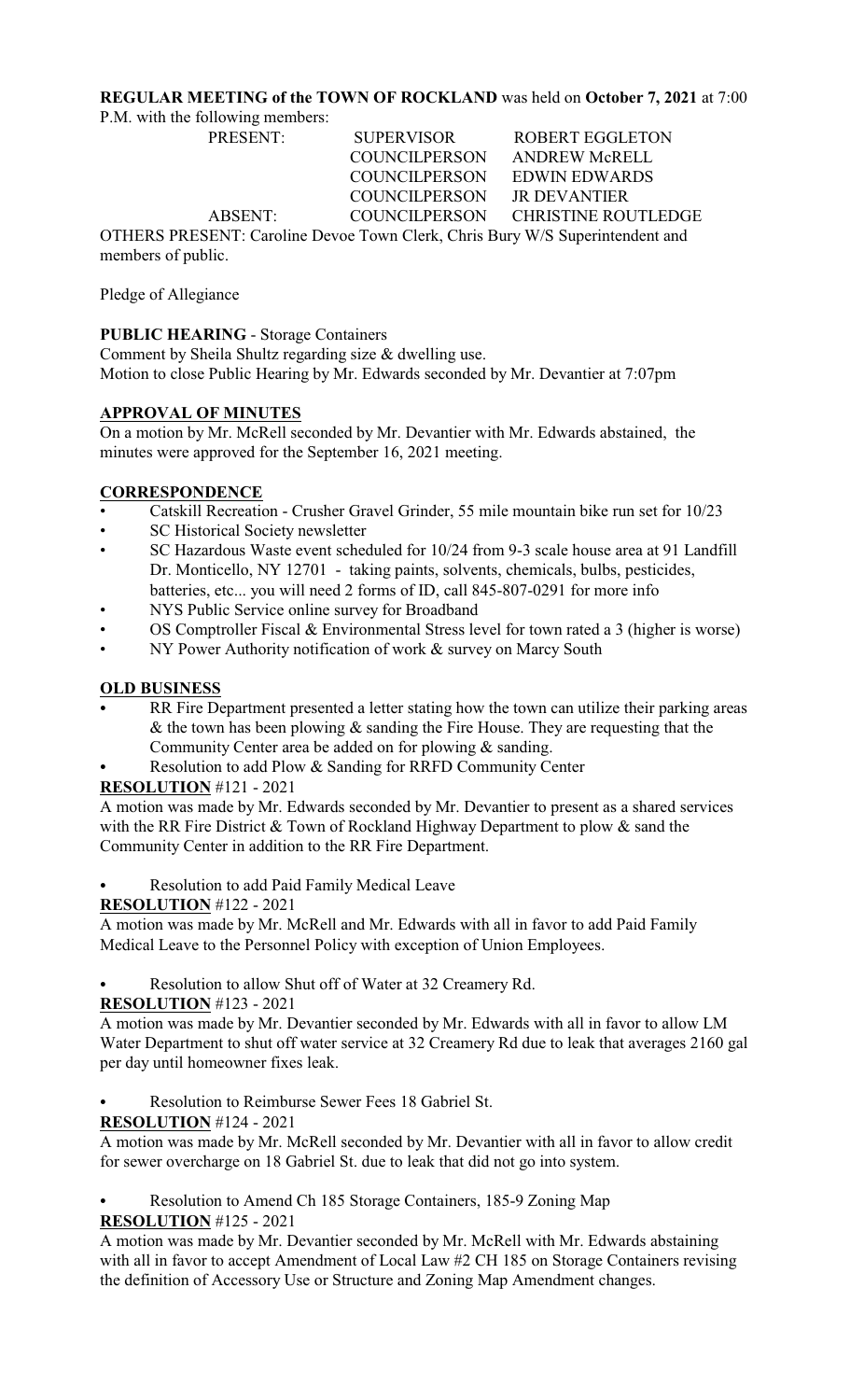### **REGULAR MEETING of TOWN OF ROCKLAND October 7, 2021 cont' pg***.2*

### **NEW BUSINESS**

Resolution for Noise Permit at River Pub - Lew Beach 10/16 until 11pm **RESOLUTION** #126 - 2021

A motion was made by Mr. Devantier seconded by Mr. McRell with all in favor to allow a Noise Permit for River Pub in Lew Beach on 10/16 until 11pm.

Resolution to set Public Hearing for allowing out of town Planning Bd Members **RESOLUTION** #127 - 2021

A motion was made by Mr. McRell seconded by Mr. Devantier for Introductory of Local Law #3-2021 entitled "A Local Law amending Chapter 26, entitled "Planning Board" of the Code of the Town of Rockland, Sullivan County, New York" is hereby introduced before the Town Board of the Town of Rockland, County of Sullivan, State of New York and that the Town Board hold a public hearing on the aforesaid local law at the Town Hall, 95 Main Street, Livingston Manor, New York @ 7pm prevailing time, on October 21, 2021. The resolution was put to vote on roll call and declared duly adopted.

Resolution to Accept Tentative 2022 Budget  $\&$  set Public Hearing for Final Budget **RESOLUTION** #128 - 2021

A motion was made by Mr. McRell seconded by Mr. Devantier with all in favor to accept the 2022 Tentative Budget for the Town of Rockland & set Public Hearing for Final 2022 Budget for Thursday, October 21,2021 at 7:15pm at Town Hall, 95 Main Street, Livingston Manor, NY.

Budget Modification General Fund

# **RESOLUTION** #129 - 2021

**WHEREAS** the 2021 Budget requires modification, now therefore be it **RESOLVED** that the General Fund entries be authorized:

| <b>FROM:</b> | Revenue | \$3655  | TO: | 7310.42 | \$3655  |
|--------------|---------|---------|-----|---------|---------|
|              | 9060.8  | \$4000  |     | 5010.10 | \$4000  |
|              | 1110.10 | \$6000  |     |         |         |
|              | 1110.20 | \$1000  |     | 1110.40 | \$7000  |
|              | 1440.40 | \$2000  |     | 8020.40 | \$2000  |
|              | 8160.40 | \$10000 |     | 8810.40 | \$11000 |
|              | 6772.42 | \$2500  |     | 6510.40 | 50      |
|              |         |         |     | 1620.40 | \$1450  |

**TOTAL:** \$29,155.00 **TOTAL:** \$29,155.00 The motion to accept this resolution was made by Mr. Devantier and seconded by Mr. McRell and unanimously carried.

Budget Modification Livingston Manor Water

**RESOLUTION** #130 - 2021

**WHEREAS** the 2021 Budget requires modification, now therefore be it **RESOLVED** that the Livingston Manor Water Fund entries be authorized: **FROM**: 8340.4 \$1143.93 **TO**: 8330.2 \$1143.93

The motion to accept this resolution was made by Mr. Edwards seconded by Mr. McRell and unanimously carried.

Resolution Snow & Ice Contract

**RESOLUTION** #131 - 2021

**RESOLVED** that pursuant to Highway Law Section 135-a providing for snow and ice control on County Roads with the Town, the Supervisor be and he is directed to execute a contact with the County of Sullivan for the Town to undertake and perform snow and ice control on County roads located in the Town for the period beginning July 1, 2021 ending June 30, 2024 and any extensions thereof duly authorized as provided in such contract at the rates therein provided or hereafter approved. This resolution was duly moved by Mr. McRell seconded by Mr. Devantier and duly adopted on roll call vote.

Getting the Lead Out - Revised Lead  $&$  Copper Rule Information